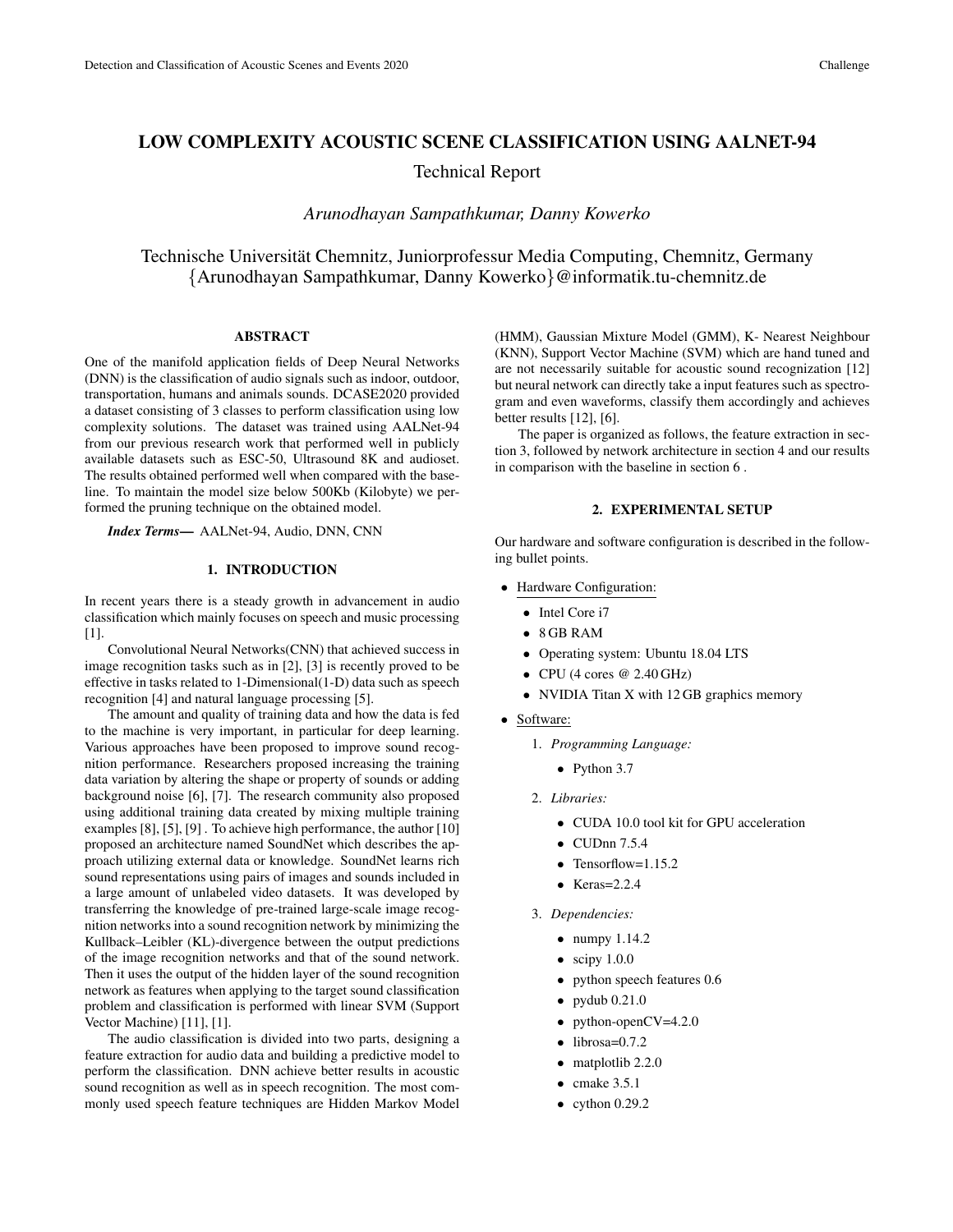## 3. FEATURE EXTRACTION



Figure 1: Extracted mel spectrograms of samples for airport (top left), metro (top right), street-traffic (middle left), tram (middle right), bus (bottom left) and park (bottom right). The spectrograms are extracted from the audio recording using the the framework librosa. An Fast Fourier Transform (FFT) length of 2048, mel bands 40 with a window length of 0.02 and a step size of 0.00585 for fivesecond chunks of each signal has been used.

The DCASE2020 has provided a new dataset called TAU Urban Acoustic Scenes 2020 3 classes. It consist of 3 major acoustic scenes namely indoor (airport, indoor shopping malls and metro stations), outdoor (pedestrain street, public square, street with medium level of traffic and urban park) and transportation (travelling by bus, travelling by tram, travelling by underground metro). The dataset was recorded from a single recording device with a sampling rate of 4 kHz, 24 bit format and each recording is of 10 seconds. The spectrograms are extracted from the audio recording using the framework *Librosa* [13] . Signal were chunked in five-second files using FFT (Fast Fourier Transform) length of 2048, mel bands of 40 with a window length of 0.02 and a step size of 0.00585. The extracted spectrograms are presented in the Figure 1

#### 4. NETWORK ARCHITECTURES

As mentioned earlier, CNNs perform well for acoustic scene classification. Here, we used our own model taken from our previous work, named AALNet-94 as shown in Figure 2 [14], [15] which performed well for ESC-50, Ultrasound 8K and AAL-94 (combination of ESC-50, Ultrasound 8k and Audioset) datasets. The network consisting of 5 CNN layers followed by max pooling after each CNN layer. After 5 CNN layers, a flatten layer and two dense units (128 and 256 units) with relu as activation function follow. Each dense units has a dropout value 0.2 and output layer is densely connected with softmax as activation function. The network is trained for 50 epochs with a batch size of 64. The number of trainable parameters is 6,174,659. To reduce the no of parameters, optimization is performed to reduce the models parameters, the optimization method is explained in section 5. The other network presented in

figure 3 named as less complex model consisting of 3 layers with 67,331 parameters.



Figure 2: Network Architecture- AALNet-94 with pruning for low complexity acoustic scene classification.

## 5. HYPERPARAMETERS

To reduce the model complexity we used pruning technique to reduce the model size. This technique was adapted from the author [16] where the author pruned the network to a maximum of 74%.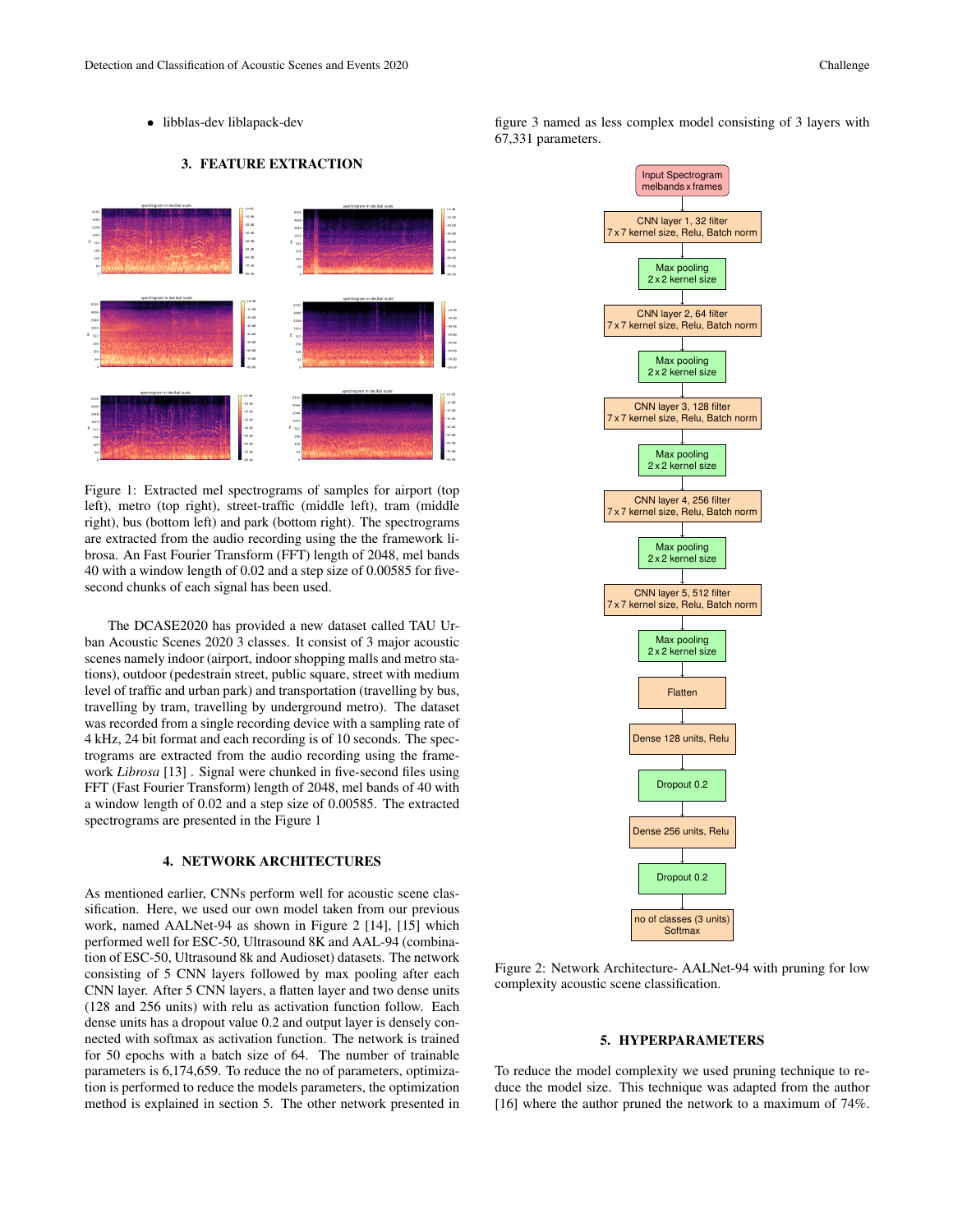| <b>Dataset</b> | <b>System</b>     | Modelname    | <b>Implementation</b> | Accuracy  | Log         | Accuracy        | Log loss        |
|----------------|-------------------|--------------|-----------------------|-----------|-------------|-----------------|-----------------|
|                |                   |              | details               |           | Loss        | <b>Baseline</b> | <b>Baseline</b> |
| Development    | Subtask 1b        | AALNet-94    | Mel<br>bands $+$      | 89.4%     | 1.193       | 87.4%           | 0.437           |
| dataset        | low<br>com-       |              | CNN (AALNet)          | $\pm 0.6$ | $\pm 0.097$ | $\pm 0.7$       | $\pm 0.045$     |
|                | plexity           |              | Architecture)         |           |             |                 |                 |
| Development    | <b>Subtask 1b</b> | less<br>com- | Mel<br>bands $+$      | 88.2%     | 0.853       | 87.4%           | 0.437           |
| dataset        | low<br>com-       | plex         | CNN (AALNet)          | $\pm 0.4$ | $\pm 0.037$ | $\pm 0.7$       | $\pm 0.045$     |
|                | plexity           |              | Architecture)         |           |             |                 |                 |

Table 1: Low complexity acoustic scene classification results with baseline.



Figure 3: Network Architecture-less complex model without pruning for low complexity acoustic scene classification.

When looking in to our model, we could findout many of its weights are close to zero and remove these channels completely from the layer. This states than most of the weights doesn't play a significant role in the output of neural network. we could remove up to around maximum of 82% of the CNN channels, and the model continues to be resilient enough to operate on the remaining 18% of the channels and retain the original level of accuracy. Keras offers an optimization library where we can optimize or prune the model up to 95% by maintaining the actual accuracy. The 95% pruning technique was applied on Keras Mnist model [17].

### 6. RESULTS

The table 1 presents the performance was evaluated based on the validation split in the development dataset and an evaluation dataset provided separately.

## 7. CONCLUSION

In this paper we present a solution using our existing network named AALNet-94 submitted to DCASE 2020 challenge task 1 acoustic scene classification. There are two different task related to real world problem. Here we focused on subtask 2 to provide a low complexity solution. we developed two models, where AALNet-94 model was optimized to have less parameters and other model less complex model is not optimized since it is of low complexity.

## 8. REFERENCES

- [1] K. J. Piczak, "Environmental sound classification with convolutional neural networks," in *25th IEEE International Workshop on Machine Learning for Signal Processing, MLSP 2015, Boston, MA, USA, September 17-20, 2015*, 2015, pp. 1–6. [Online]. Available: https://doi.org/10.1109/MLSP.2015. 7324337
- [2] K. He, X. Zhang, S. Ren, and J. Sun, "Deep residual learning for image recognition," *CoRR*, vol. abs/1512.03385, 2015. [Online]. Available: http://arxiv.org/abs/1512.03385
- [3] Y. LeCun, P. Haffner, L. Bottou, and Y. Bengio, "Object" recognition with gradient-based learning," in *Shape, Contour and Grouping in Computer Vision*, 1999, p. 319. [Online]. Available: https://doi.org/10.1007/3-540-46805-6\ 19
- [4] F. Visin, K. Kastner, K. Cho, M. Matteucci, A. C. Courville, and Y. Bengio, "Renet: A recurrent neural network based alternative to convolutional networks," *CoRR*, vol. abs/1505.00393, 2015. [Online]. Available: http: //arxiv.org/abs/1505.00393
- [5] Z. Yang, D. Yang, C. Dyer, X. He, A. J. Smola, and E. H. Hovy, "Hierarchical attention networks for document classification," in *NAACL HLT 2016, The 2016 Conference of the North American Chapter of the Association for Computational Linguistics: Human Language Technologies, San Diego California, USA, June 12-17, 2016*, 2016, pp. 1480–1489. [Online]. Available: http://aclweb.org/anthology/ N/N16/N16-1174.pdf
- [6] Y. Tokozume, Y. Ushiku, and T. Harada, "Learning from between-class examples for deep sound recognition," *CoRR*, vol. abs/1711.10282, 2017. [Online]. Available: http://arxiv.org/abs/1711.10282
- [7] S. Kahl, T. Wilhelm-Stein, H. Hussein, H. Klinck, D. Kowerko, M. Ritter, and M. Eibl, "Large-scale bird sound classification using convolutional neural networks," in *Working Notes of CLEF 2017 - Conference and Labs*